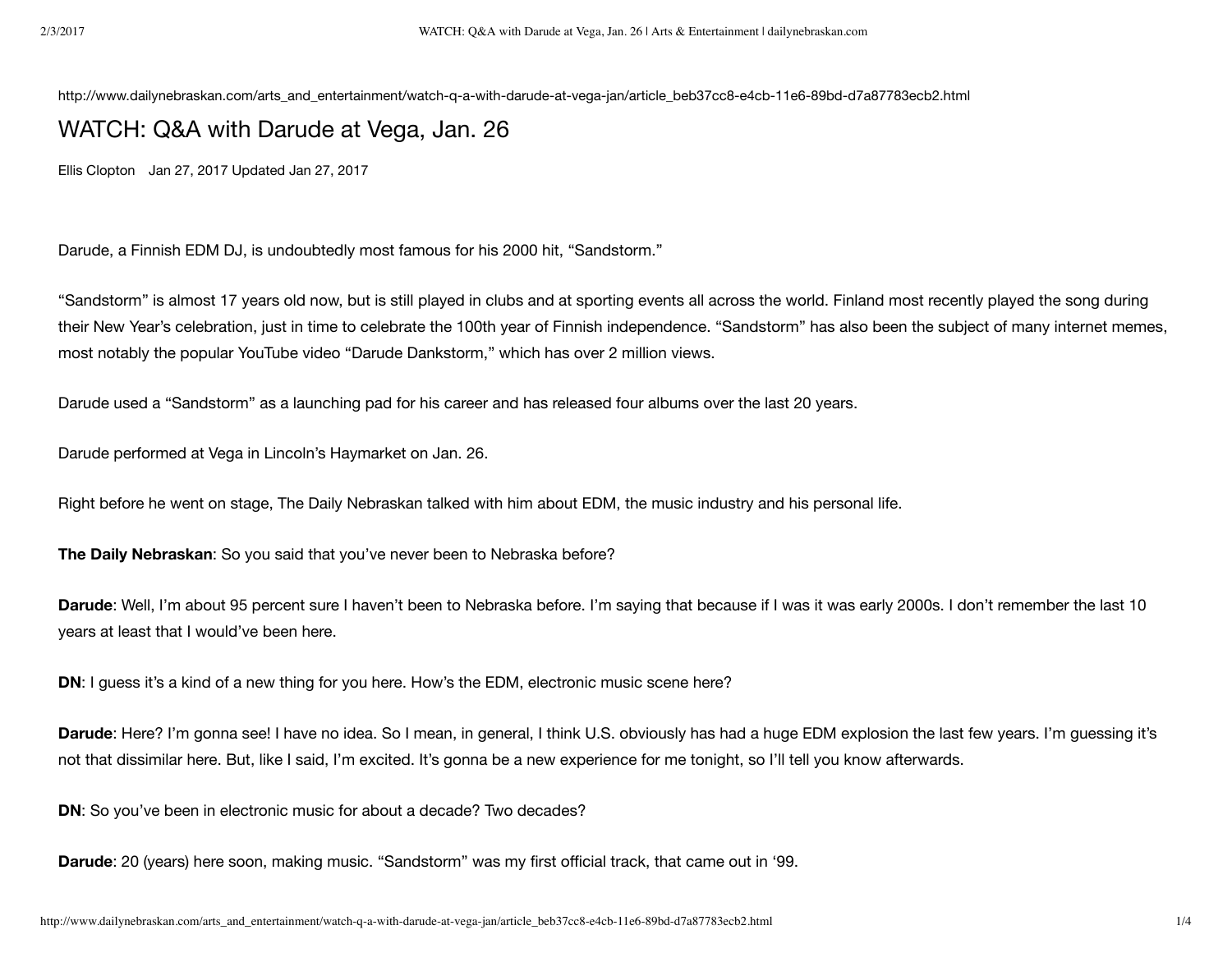**DN**: How's the genre changed over the last 10 years or so?

**Darude**: Well, music's changed a lot of course music's evolved and branched. You know it's trance this, trance that and house this and that. We've got sort of new things, we've had dubstep along the way, you know all kinds of stuff. But at the same time, to me, clubs are still the same. People come out, some for the booze, some for the girls, some for everybody.

DN: Have the audiences changed a lot?

**Darude**: I think the audience has changed a little bit, especially in the U.S. in the way we have more regular people now. When I started it was more dedicated dance music fans and club goers. It was more underground then, and so now there's a lot of people that don't always necessarily know or come necessarily for the DJ only, so they go out and party. I kind of prefer both, it doesn't really matter to me. Usually a really mixed crowd with some educated people and some just party people, that creates the best party when you get them all going. I think that's the main thing, now we have electronic dance music on TV, movies, you know all the radios playing dance music. And the corporate has kinda taken it to themselves as well. It's just such a mainstream thing now and that means we have the market and the crowd is just exponential compared.

**DN**: Since it's more mainstream now, how have services like SoundCloud, where independent artists can submit their work, how does that change the market?

**Darude**: Something like SoundCloud and also before that YouTube and before that illegal download services, it's liberated the consumer's experience in getting the music. When I'm talking about dance music being mainstream, there's also about a gazillion sub genres that are not mainstream and they could be so far out left field that very few people that will ever get into that. At the same time, all the subgenres are the ones that will usually spawn something new. When the sort of weird or something different is married with something that is sort of familiar, then all of a sudden that is something that is mainstream next year. So SoundCloud and similar services where both professional people and amateurs can submit their stuff and have people listen to them for free as well, that opens the market so much more. It takes the control away from the old-school curators like radios and record companies.

**DN**: You were talking about sub genres, do you put your music in a certain genre? Do you like to dabble with other sub genres?

**Darude**: I don't put it in any genre. Look, I've been around for a long time I guess, but I still don't know the genres. I mean yeah, there's house and there's trance and whatnot, but there's a hundred different trance genres. Depending on who you talk to, this is psych and this is not and the next guy says it's the other way around. My music is dance music. It's dance floor-aimed, energetic, melodic, emotional dance music. My third album was called "Label This!" and the reason is that it had several different things and I've just sort of… Yeah you label this, I don't kinda know.

**DN:** How has your music changed over the years?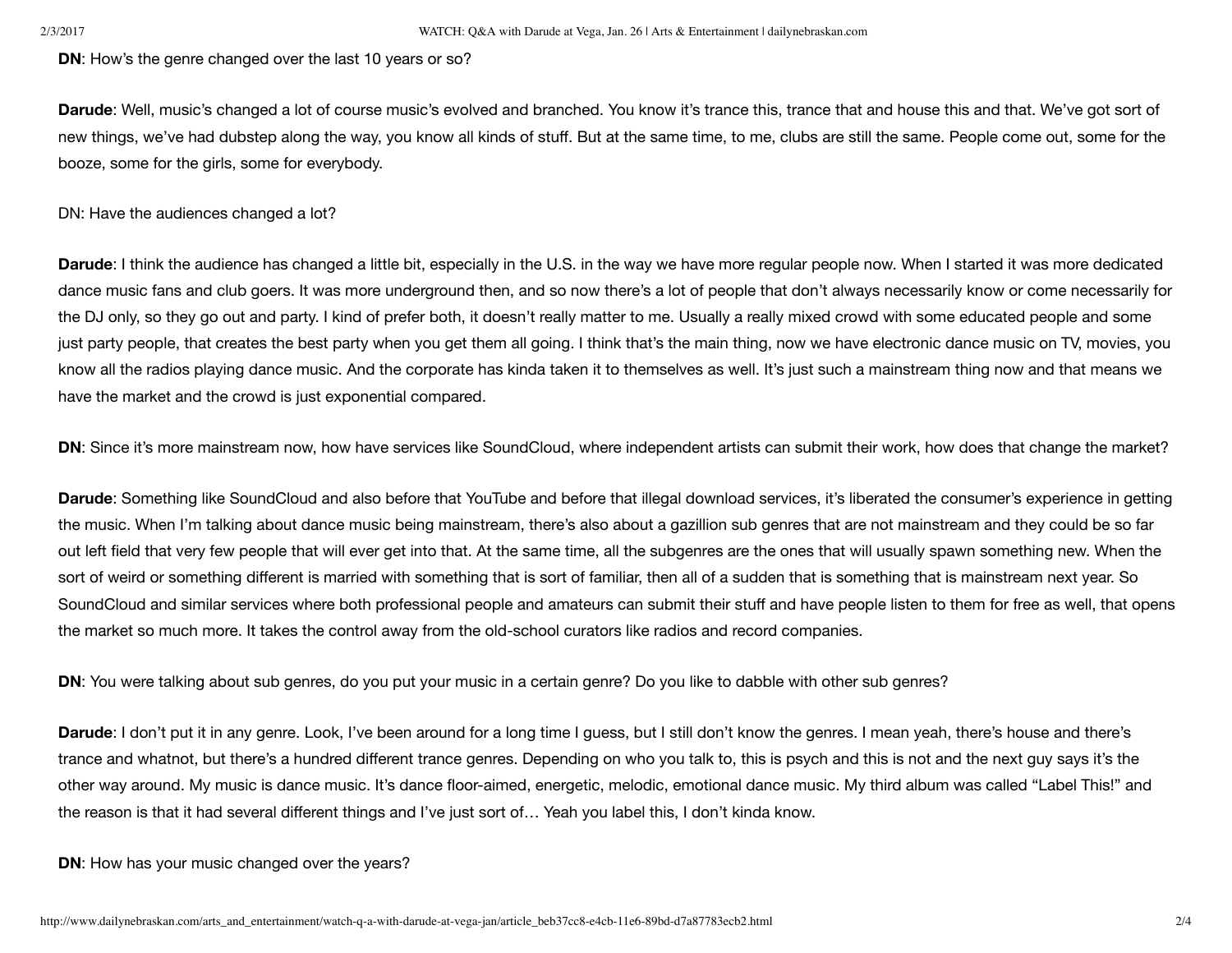## 2/3/2017 WATCH: Q&A with Darude at Vega, Jan. 26 | Arts & Entertainment | dailynebraskan.com

**Darude**: It's gotten more varied quite a lot. It all still goes under dance music, but my first album was more trance maybe, and it had less vocal. It was born in the same kinda box, I would say, from track to track. The second album had a little more vocal but it's still quite trance-y. The third album was more varied; I had punk, drums and guitar and a punk rocker actually singing some of the tracks. My fourth album, "Moments," that came out a year and a half ago. I think it's even more varied and even more vocal, like hook-based and sort of song-based. Several of the tracks we made with acoustic guitar or piano and just singing on top of that, and then afterwards was made to electronic dance music.

**DN:** Are there any groups or individuals that have influenced the different styles you put into play?

**Darude**: I mean, tons. Sometimes there's a single artist or single track that gives me inspiration and literally might influence the end result of a track of mine. But with that, I still have to clarify I'll never really try to copy off somebody's style or something like that. I have, over the years, listened to veterans like Ferry Corsten or Gareth Emery, but at the same time there's new guys. A couple of Finnish guys who I kind of work with on my album and also names like Ilan Bluestone or Luke Bond come to mind, who are something that I sometimes hear a track and I wish that was my track. That also means that something melodic, something emotional that I'm drawn to, but also production-wise, I would like to do something like that or I would like to achieve the crispness of the sound or the punch or whatever the mix thing is. I could name a thousand names, but I don't know if we have time for that.

**DN**: Are you working on anything right now? Just touring?

**Darude**: I've been working on an album directly, but I have at the moment, actually in the works, four collaborations. I have another list of ten collaborations that I wanna do sometime soon whenever sort of stars align with those people. Today I'm gonna play a new track of mine that I've only played out three or four times now, and today it's actually going to be a brand new mix of it that I just finished in my hotel studio.

**DN:** You sound like a busy guy.

**Darude**: Well, I'm trying. It kinda depends how you take it, like my third album and my fourth album. There was an eight-year gap there so I've been playing catch-up.

**DN:** Outside of the EDM scene and music, just to close things out, what else are you interested in?

**Darude**: Music-wise or outside of music?

**DN**: Outside of music.